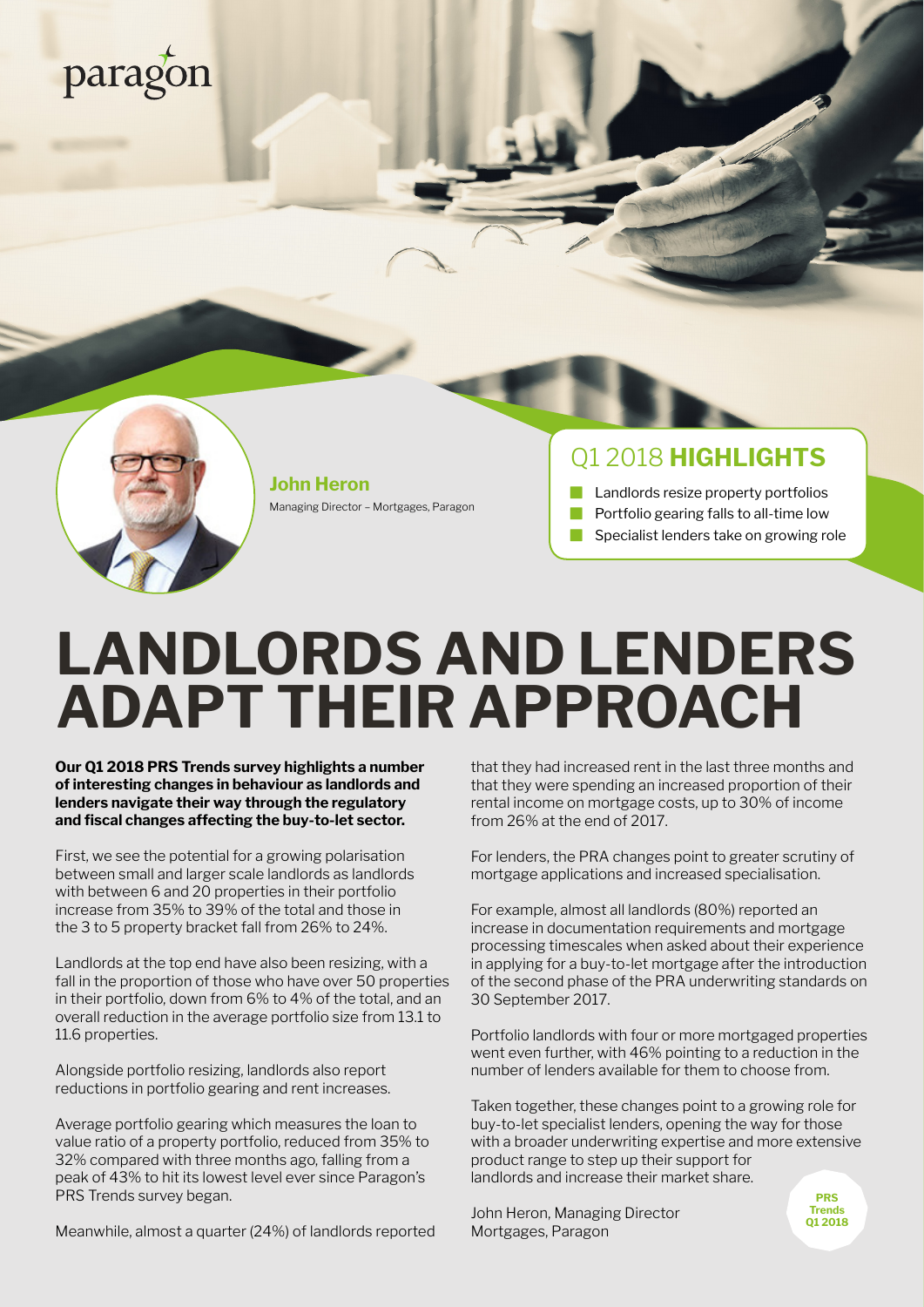### **OUR LANDLORD PANEL**

Our panel is an experienced group of 203 buy-to-let landlords, with 83% of the 203 landlords surveyed having been residential landlords for more than ten years and 44% having been involved for more than 20 years.

Three quarters (75%) of landlords surveyed in Q1 2018 are classed as professional – owning three or more properties – and our sample is both an accurate reflection of the rented residential sector and Paragon's customer base of residential landlords.



### **PORTFOLIO SIZE**

On average, residential landlords have 11.6 properties in their portfolio in Q1 2018, down quite sharply from an average of 13.1 properties three months ago.

Landlords with between 6 and 20 properties have increased from 35% to 39% of the total, following a fall in those with 3 to 5 properties from 26% to 24%. While this suggests the potential for polarisation between small and larger scale landlords, those with more than 50 properties have also been trimming back, reducing from 6% to 4% of the survey population.

The average portfolio value for all landlords was £1.63 millon.

#### **Average number of rented residential properties in portfolio**

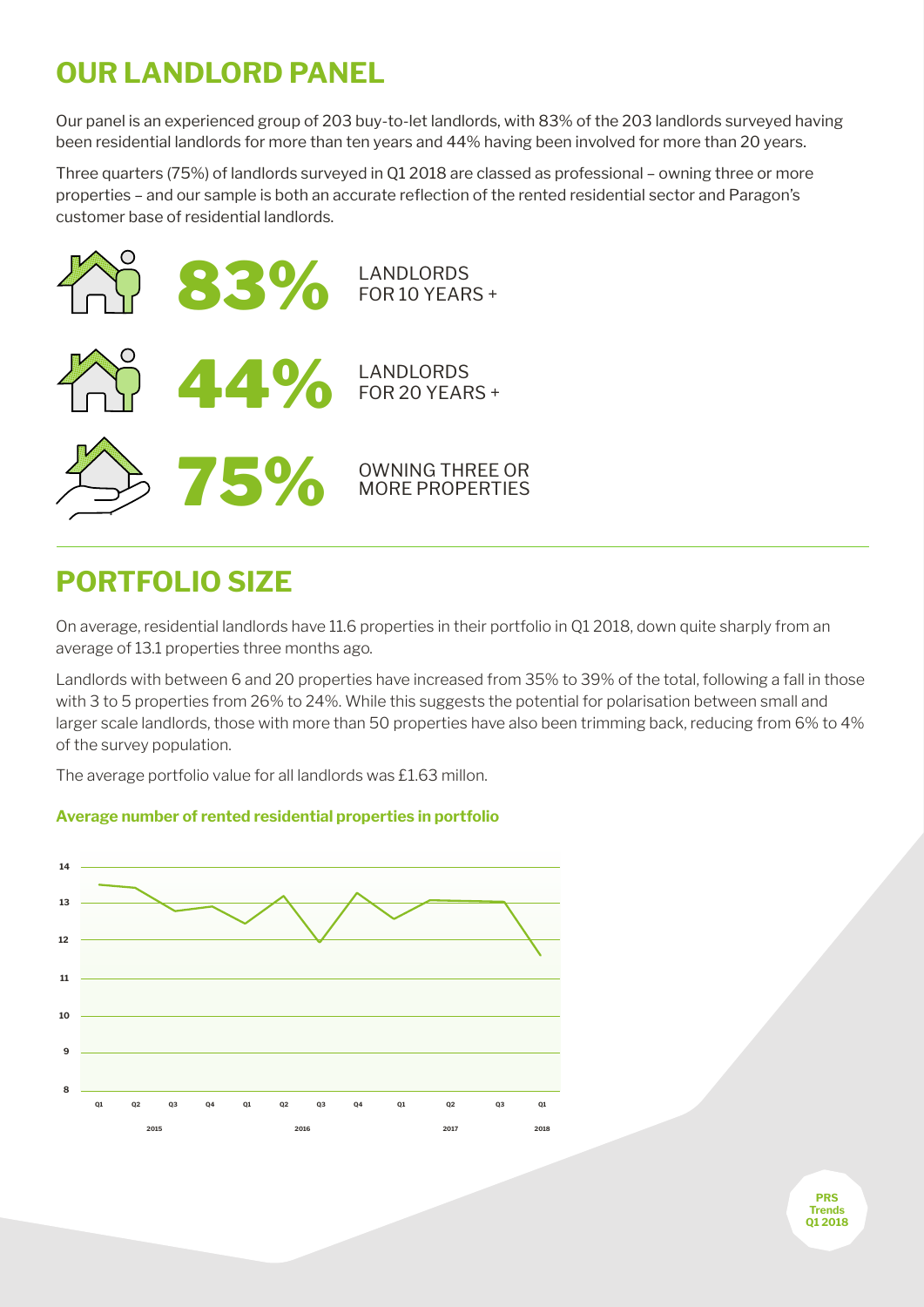### **GEARING**

Landlords continued to reduce the proportion of their borrowing relative to their portfolio value, with average loan to value falling from 35% to 32% this quarter.

This is the lowest level of portfolio gearing recorded since the survey began in 2001. Gearing peaked at 43% in 2012 and has been on a downward trend since, suggesting landlords are committed to maintaining borrowing at manageable and sustainable levels.



#### **Average gearing of investment property portfolios**

### **TENANT DEMAND**

Tenant demand remains strong but a lower proportion of landlords (28%) describe demand as growing or booming compared to three months ago (30%). The majority of landlords (58%) describe tenant demand as stable.

> **PRS Trends Q1 2018**



**Chart title: Proportion of landlords who say tenant demand is growing or booming**

GROWING OR BOOMING **- STABLE**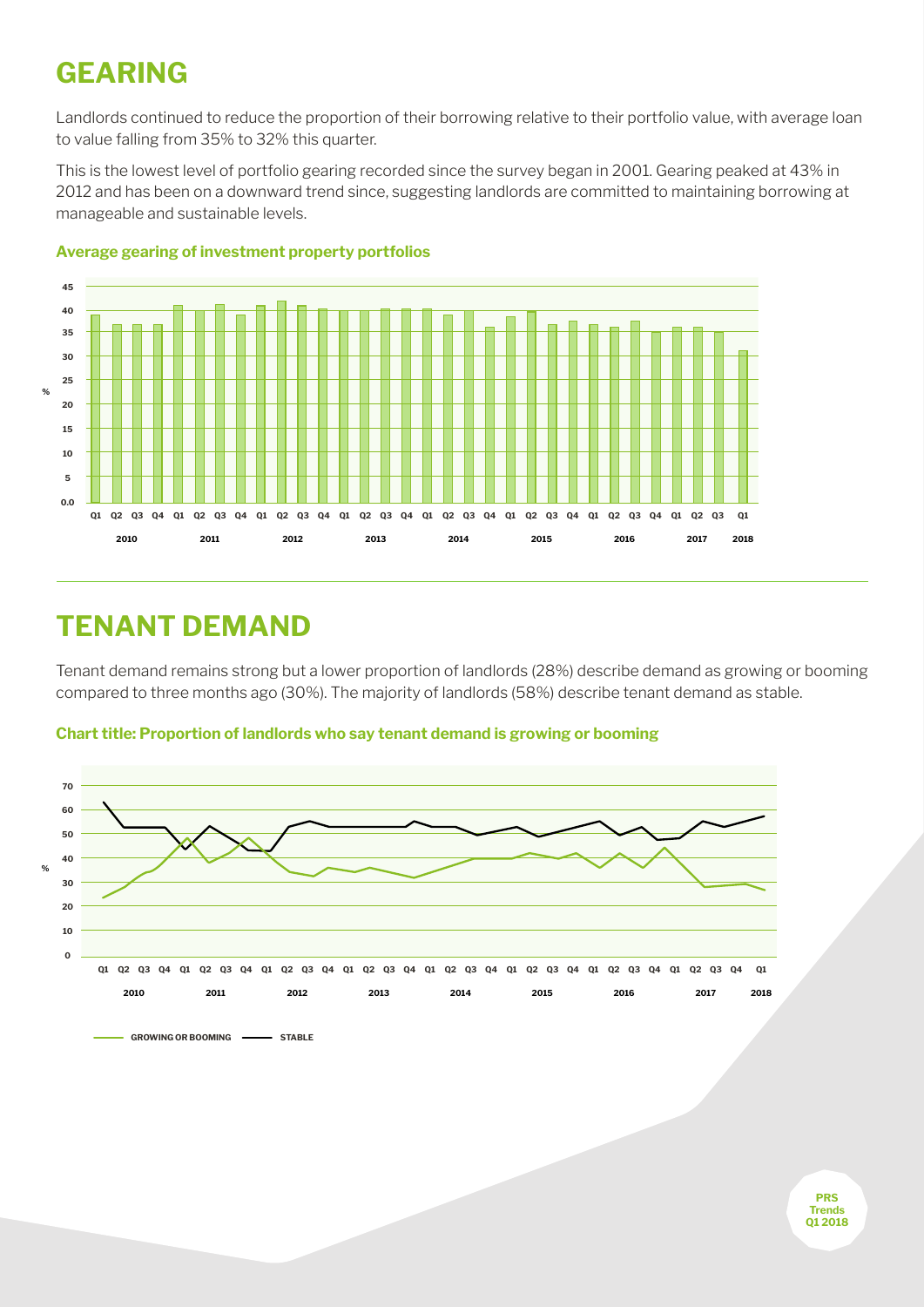### **VOID PERIODS**

The overall average void period for landlords is 2.8 weeks, up from 2.7 weeks in the last survey.

The void period which measures how long the average property is empty in a year has been fairly stable at between 2.6 weeks and 3 weeks for most of the last 16 years, moving outside of this range only in 2009 and 2010.



#### **Average void period**

## **BUYING VS. SELLING EXPECTATIONS**

Less than one in ten landlords (8%) say that they expect to purchase buy-to-let property in the next quarter with more than nine out of ten (92%) saying they do not. Landlords' propensity to buy property has fallen from 9% last quarter to 8% this time round.

Meanwhile more than a quarter (26%) of landlords expect to sell some or all of their buy-to-let property in the next quarter, up from 22% and the second increase in succession.

Interestingly, the gap between those who plan to buy and those expecting to sell has increased again and is now at its widest since 2009.



#### **Proportion of landlords expecting to buy and sell property in the next quarter**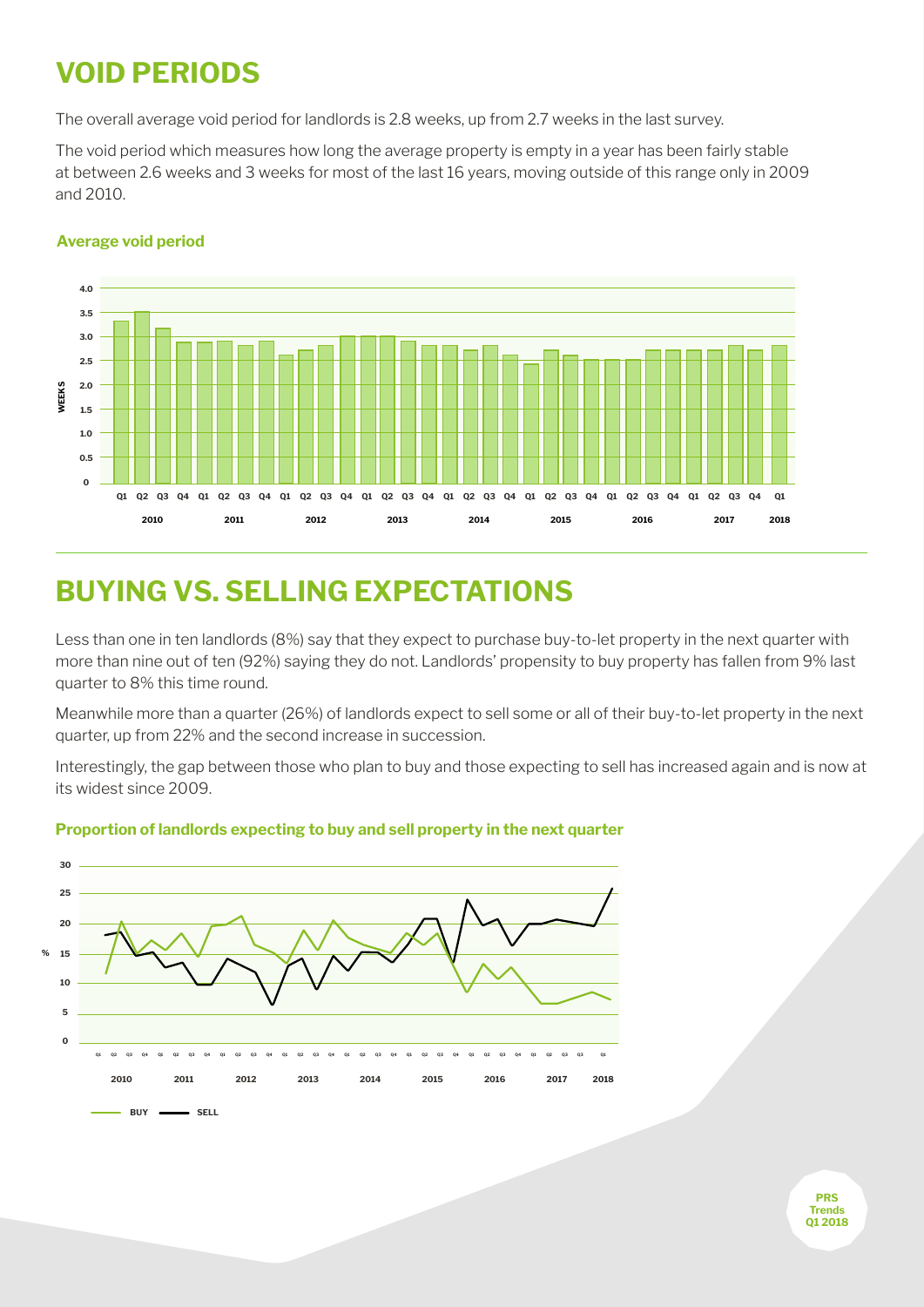## **PROPERTY TYPES**

For those landlords who plan to buy property in the next quarter, terraced houses are in the highest demand favoured by six out of ten (60%). Flats are next most popular, sought after by 52% of landlords.

However, semi-detached are less popular that three months ago, with only 17% of landlords showing interest compared with 35% last time round.

#### **Type of property expected to purchase**



### **CHANGES TO THE BUY-TO-LET APPLICATION PROCESS**

In this quarter, we asked landlords who had applied for a buy-to-let mortgage following the introduction of the second phase of the PRA underwriting changes on 30 September 2017 to tell us about their experience.

The vast majority (80%) told us they had noticed an increase in documentation requirements and mortgage processing times.

Just over one third (34%) said they had noticed an increase in interest rates on portfolio landlord business.

In addition, three out of ten landlords reported that loan-to-value ratios had fallen.

Most interesting, while non-portfolio landlords on the whole hadn't noticed any change in the number of lenders they could choose from, 45% of portfolio landlords said they now had less choice.



#### **Changes to the buy-to-let application process**